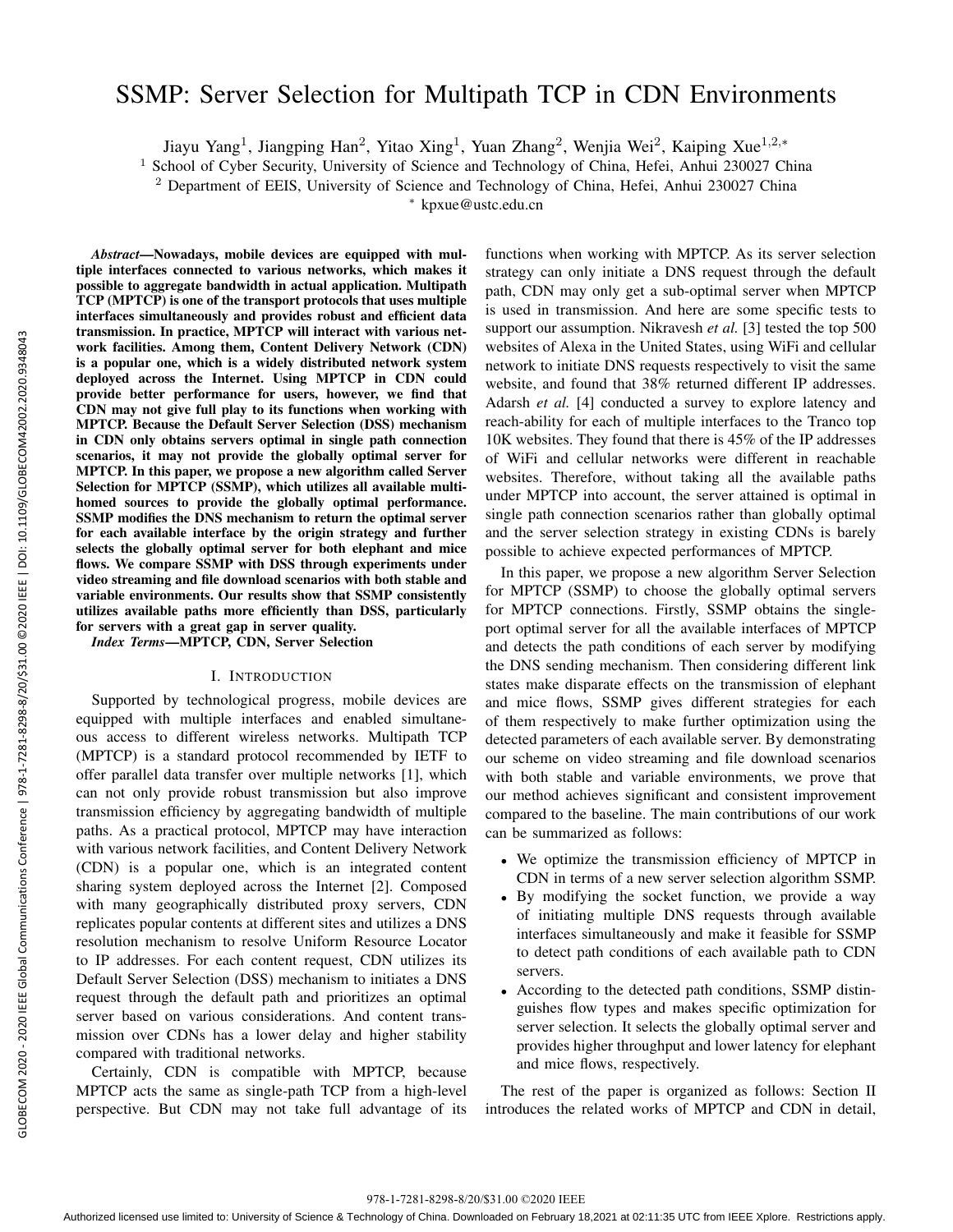and Section III illustrates the sub-optimal parts of MPTCP transmission with the existing CDN system. We show the improvement approaches for MPTCP transmission in Section IV. Section V shows simulation environments and experiment results, and Section VI serves as a conclusion.

## II. RELATED WORK

The demand for high-quality transmission of online content grows rapidly along with the development of the Internet nowadays. And CDN serves a bigger portion of Internet traffic compared with ten years ago when the leading CDN service provider Akamai claimed to share more than 20% of Internet Web traffic [5]. In order to attain higher throughput and guarantee user services, there have been many studies on multipath mechanisms applied to CDN. Chen *et al.* [6] designed an architecture called MSPlayer and used video ID to find the same video for two connections to download simultaneously. But it relies on two TCP transmissions instead of using MPTCP, which will cause unfairness to single TCP flows. Bouttier *et al.* [7] proposed a hybrid architecture allowing efficient routing decisions from both throughput and QoS in a heterogeneous environment. Hayes and Chang [8] proposed a method that addresses long-tail content in CDNs through the implementation of a multipath-aware peer to peer mechanism to distribute a video-specific lightweight neural network model. It actively manages multipath transport networks, but it focuses on the selection of multiple CDNs. All of the three papers use DSS to return servers for user requests and none of them consider the differences of initiating DNS requests through disparate interfaces.

There are no proxy servers in traditional networks, causing the problem of inaccessibility when the only server crashes down for overload requests or breakdowns of the system. In the mechanism of CDN, the same requests can be routed to different servers, which can not only compensate for the server crashed but also provide users with optimal servers. With several proxy servers distributed in multiple geographical locations, CDN utilizes a server selection algorithm to return each user with content requests for a suitable server and the selection of servers has a great impact on the Quality of Service (QoS). So far there have been many algorithms utilizing a DNS resolution strategy to return a proper server in CDN, and they focus on different aspects. For instance, using load information of proxy servers to choose the least loading one in [9], considering Round Trip Time (RTT) between clients and servers to select the server with minimum RTT in [10], and utilizing Round-Robin mechanisms based on a classic Round Robin algorithm or estimating QoS and return the greatest quality one during data transmission in [11] and [12] respectively. However, the transparent design of multiple subflows in MPTCP hides some information from the upper layer. So, no matter which of the strategy is used, the redirection request can only be sent through a default path when we use MPTCP for transmission. Thus, resulting in the inability to obtain global path information and obtaining servers that are sub-optimal. So we provide a new server selection for MPTCP.

Compared with the server selection methods mentioned above, the greatest advantage of our algorithm is that not only can it choose these algorithms according to the given environments, but also optimize them further.

### III. PROBLEM ANALYSIS OF MPTCP WITH DSS

MPTCP is a mature multipath protocol, which is originated for connection recovery when the links are in a bad condition. It can also provide efficient transmission with the advantage of aggregating bandwidth. To solve the existing problems of traditional multipath transmission protocols and reduce deployment costs, the design that multiple paths conceal beneath an inter-layer attracts much attention. Specifically, MPTCP is divided into MPTCP layer and TCP sub-layer, the former is transparent to the upper application and manages the latter, which is responsible for controlling the established TCP flows on the available paths. Therefore, the application lay does not know the existence of subsequent flows.



Fig. 1. Description of suboptimal problem.

As shown in Fig. 1, CDN utilizes its server selection mechanism and returns a reasonable server for every DNS request by considering content storage, link states and server states, etc. Usually, we think that the server selected is the best one for the interface at that time. But is it optimal when using MPTCP to transfer data without changing the server selection strategy of CDN? The work in [13] found there are many differences between WiFi and cellular networks. And Li *et.al.* [14] illustrated that the networks offered by different network carriers present immensely disparate characteristics. It is indicated that the server returned for WiFi is barely the optimal one for cellular transmission, which means the server attained by DSS is only optimal in single path connection scenarios rather than globally optimal. In addition to the works mentioned above, there are specific tests to prove our assumption. Nikravesh *et al.* [3] used WiFi and cellular network to initiate DNS requests respectively to visit the same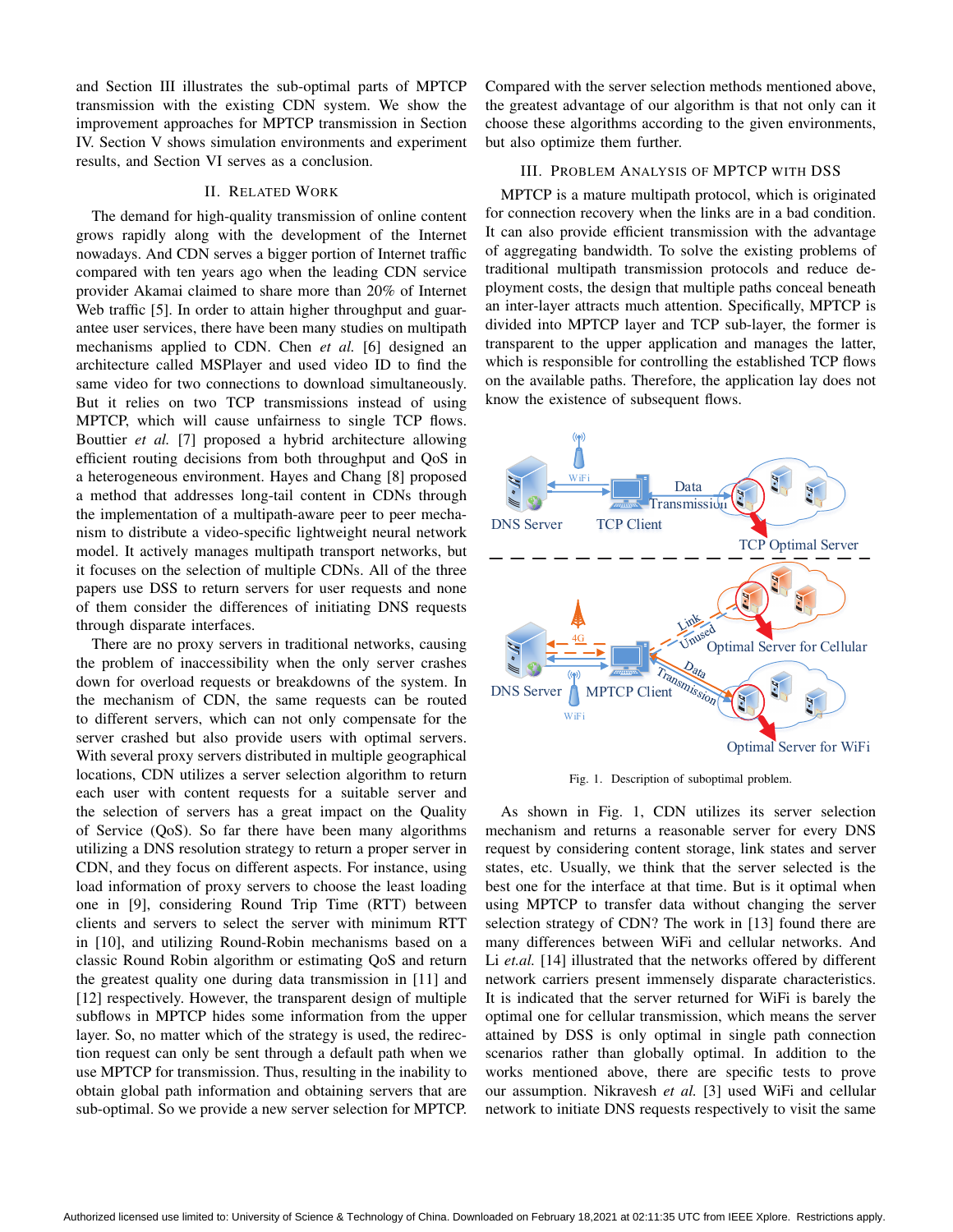website, and 38% among the top 500 websites of Alexa in the United States returned different IP addresses. Besides, Adarsh *et al.* [4] conducted a survey to explore the states of latency and reach-ability of multiple interfaces to the Tranco top 10K websites. They found that after DNS resolution, the reachable websites for Wi-Fi and LTE have a difference of 41.26% in IP addresses.

Considering that even if different IP addresses are returned, they may be different virtual machines on the same host or different servers in the same geographical location. We used an app called best trace, which can not only show DNS resolution results but also present server locations, to further prove our assumption. Huawei network card e8372-855 and a mobile card are inserted into Lenovo Y900X to access the mobile 4G signal, and the telecom WiFi signal is connected to the telecom router. Then we initiated DNS requests to the top 10 websites of Alexa in China, using WiFi and 4G connection respectively. We found that nine of them return different IP and four of them in different provinces. This strongly proves that the servers obtained by using the original server selection system of CDN are sub-optimal for MPTCP. So we need a new server selection strategy to get the globally optimal server and improve transmission efficiency for MPTCP in CDN environments.

## IV. OUR SOLUTION

Origin server selection schemes can only send DNS requests through a default path and get servers optimal in single-path connection scenarios. In this part, we introduce our scheme SSMP, which can leverage multiple interface resources to select the globally optimal servers for MPTCP in CDN environments. Firstly, we propose a method of initiating multiple DNS requests to obtain the sub-optimal server of all available interfaces. And then we present server selection strategies to further select the globally optimal servers for both elephant and mice flows specifically.

# *A. Multiple DNS Requests*

Firstly, we introduce a scheme of initiating multiple DNS requests for the same content. In the current DNS mechanism, DNS requests are usually transmitted through UDP and one DNS response matches one DNS request. To finish multiple server request processes within the time of one DNS resolution, each interface with different networks is controlled to initiate DNS requests simultaneously. So we can get multiple suboptimal servers and make it feasible for SSMP to send packets to probe corresponding path information of each available path as soon as we received the applied IP addresses. With additional recorded path information, we can choose the globally optimal server according to our server selection strategies, which will be presented in the next subsection.

#### *B. Server Selection Strategies*

We propose different server selection strategies for mice and elephant flows because RTT and bandwidth have disparate impacts on the transmission rate for them. Specifically, the transmission rate of mice flows is mainly affected by RTT, while that of elephant flows is mainly affected by bandwidth. Besides, CDN can deliver the content size in content reply packets, so we can determine the flow type and choose the corresponding strategy.

*1) Strategy for Elephant Flows:* In the way of comparing the IP addresses returned, we can determine whether the suboptimal servers of available interfaces are the same or not. If so, we use a random selection strategy. If not so, in order to select servers with a stronger ability of aggregating bandwidth, we define the QoS for MPTCP servers in consideration of the following principle of transmission.

Under the condition of unlimited bandwidth, the maximum throughput of a TCP connection can be estimated as follow [15],

$$
T = \frac{MSS*C}{RTT * \sqrt{P}},\tag{1}
$$

where *P* denotes packet loss rate of the link that can be calculated from historical data collected for preparation and *RTT* can be obtained by sending ping packets. The value of *MSS* is 1460 bytes in our environment and parameter *C* is a constant whose value is  $\sqrt{3/2}$  if the link suffers random packet los. The specific information about *C* can be obtained in [15]. As for elephant flows, we mainly concern the impact of bandwidth. So we consider the throughput constraint and add the subflow heterogeneous factor which affects the performance of MPTCP connections to define the QoS of servers, which presents as follows:

$$
Q = \sum_{i=1}^{n} \beta_i * min(T_i, B_i), \qquad (2)
$$

where *n* is the number of subflows of MPTCP connection, and *i* is the sequence of subflows. *B* denotes the average limitation of the achievable bandwidth based on the previous transmission, which is the upper bound when there is no packet loss. And  $\beta_i = min(RTT_1, \cdots, RTT_n)/RTT_i$  is the heterogeneous factor between subflows. And *T* denotes the estimated throughput of a TCP connection obtained by the information of links, whose design formulation is shown in Equation (1). To implement the algorithm, DSS is used in the beginning when there is no effective previous estimation of link information, and we start to use our strategy SSMP until the initial value of *B* and *P* are obtained.

The strategy above is committed to a stable network environment. However, the link state is changing constantly in real Networks, and there are deviations in testing data, which need to be updated. Therefore, according to the trustworthiness of the path state, a new selection scheme is proposed. QoS for servers using MPTCP, which is modified according to new requirements and devoted to the variable environment is

$$
Q_n = \alpha Q_{new} + (1 - \alpha)Q_{n-1}.
$$
 (3)

The calculation method of *Qnew* is the same as *Q* in a stable situation, representing the current service quality of servers. And *Q<sup>n</sup>−*<sup>1</sup> denotes the last QoS from historical data. Among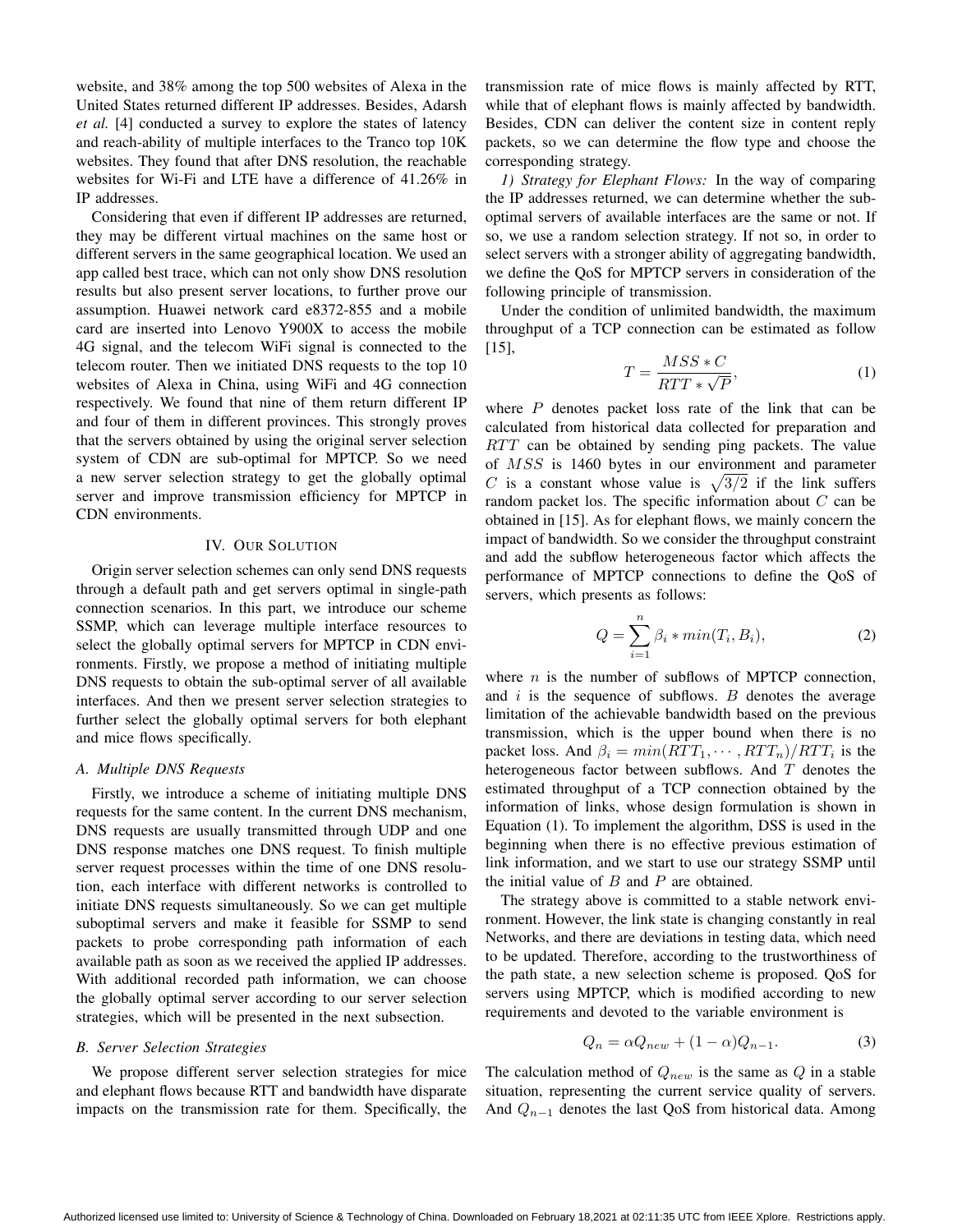them,  $\alpha$  denotes the worthiness of the current estimated value *Qnew*. When the network changes smoothly, we propose a rather radical method by giving a larger weight to *Qnew*. On the contrary, a smaller  $\alpha$  is recommended for the network whose status change obviously. And we update the values of *B* and  $Q$ <sub>*n*−1</sub> whenever the transmission is completed to renew the state of servers timely. However, this policy is useless for servers with rather old historical data. Thus, we send probe packets to update the data When a server is not been used for a long time. This strategy may have some disadvantages for the first time to access to the server that has not been enabled for a long time, but it can effectively prevent servers from starving and guarantee the best service for the following transmission.

*2) Strategy for Mice Flows:* In general, the transmission of mice flows will not reach the limit of bandwidth, so our strategy is to ensure flows transfer on paths with a shorter RTT. And the definition of QoS of servers is  $q = \sum_{i=1}^{n} \{RTT_i\}/n$ , where *n* denotes the number of available subflows of a sub-optional server. And  $RTT_i$  denotes the latest RTTs of  $subflow<sub>i</sub>$ , which can be obtained by sending ping packages within two or three RTTs. On the contrary to elephant flows, we choose the server with a smaller *q* value as the optimal server. Besides, we turn to select the server with the shortest RTT of all available paths if the *q* values are the same. However, according to the implementation codes of MPTCP in the Linux kernel, the initial subflow can transmit a part of the data previously compared with subsequent subflows, which has a significant influence on the transmission of mice flows. Therefore, considering the establishing order of the subflows will also affect the transmission efficiency, we establish the initial subflow of MPTCP using the path with the smallest RTT in the available paths of the selected server to make further optimization.

#### V. PERFORMANCE EVALUATION

We evaluate SSMP under various scenarios including different network conditions (stable *and* dynamic) and different workloads (video streaming *and* file download). Our testbed includes six PCs running on 64 bits Ubuntu 16.04 with the MPTCP 0.94 [16] implementation, and their functions are as follows, one client, two routers and three servers using Apache2. It should be noted that, we only use three servers to simulate a CDN environment limited to resources. But SSMP selects the globally optimal server out of available sub-optimal servers, so this simple environment is fully to demonstrate the effect of the algorithm. Besides, all of the three servers have the same scheduling method and congestion control algorithm to ensure the impact of our strategy. Paths are emulated by a network emulator, which uses Linux tc to throttle the bandwidth and add extra delay or packet loss on the client-server paths. Moreover, we use the random server selection strategy to return the single-port optimal server, and we provide both WiFi and Cellular for the three sub-optional servers. The topology of the experiment is shown in Fig. 2.



Fig. 2. Topological graph of simulation environment.

## *A. Video Streaming*

Firstly, we show the efficiency of our strategy on video streaming. The video player we used is MP4Client and we get the playback latency from log records. We find that every video presents periodic downloading or on-off cycles during playing, specifically, the video player pauses chunk retrieval when the playout buffer is full and resumes chunk retrieval when the amount of buffered video falls below a certain level. As the buffer size is less than 1 MB, so we utilize the strategy for mice flow to chose the globally optimal server. On the link side, we consider different average latency with the same aggregate bandwidth and the counter. In the following, we show link information of two paths of each server Specifically. *Server1* and *server3* have identical bandwidth values of 40 Mbps and 20 Mbps, but different RTT values of 5 ms and 15 ms compared with 30 ms and 30 ms. *server2* is a comparison with bandwidth values of 40 Mbps and 30 Mbps and delay values of 10 ms and 10 ms. Before showing the efficiency of the algorithm, we present the performance of three servers when streaming two videos of different sizes, shown as Fig. 3.



Fig. 3. Performance of servers transfering different sizes of videos.

From Fig. 3 we can see that video size and bandwidth make little influence on playback latency, but latency makes the decisive influence, which is consistent with our strategy. And then we show the efficiency of our strategy using DSS and SSMP to stream video1, and both of them repeat the streaming process for fifty times, and the CDF of the playback latency is shown as Fig. 4.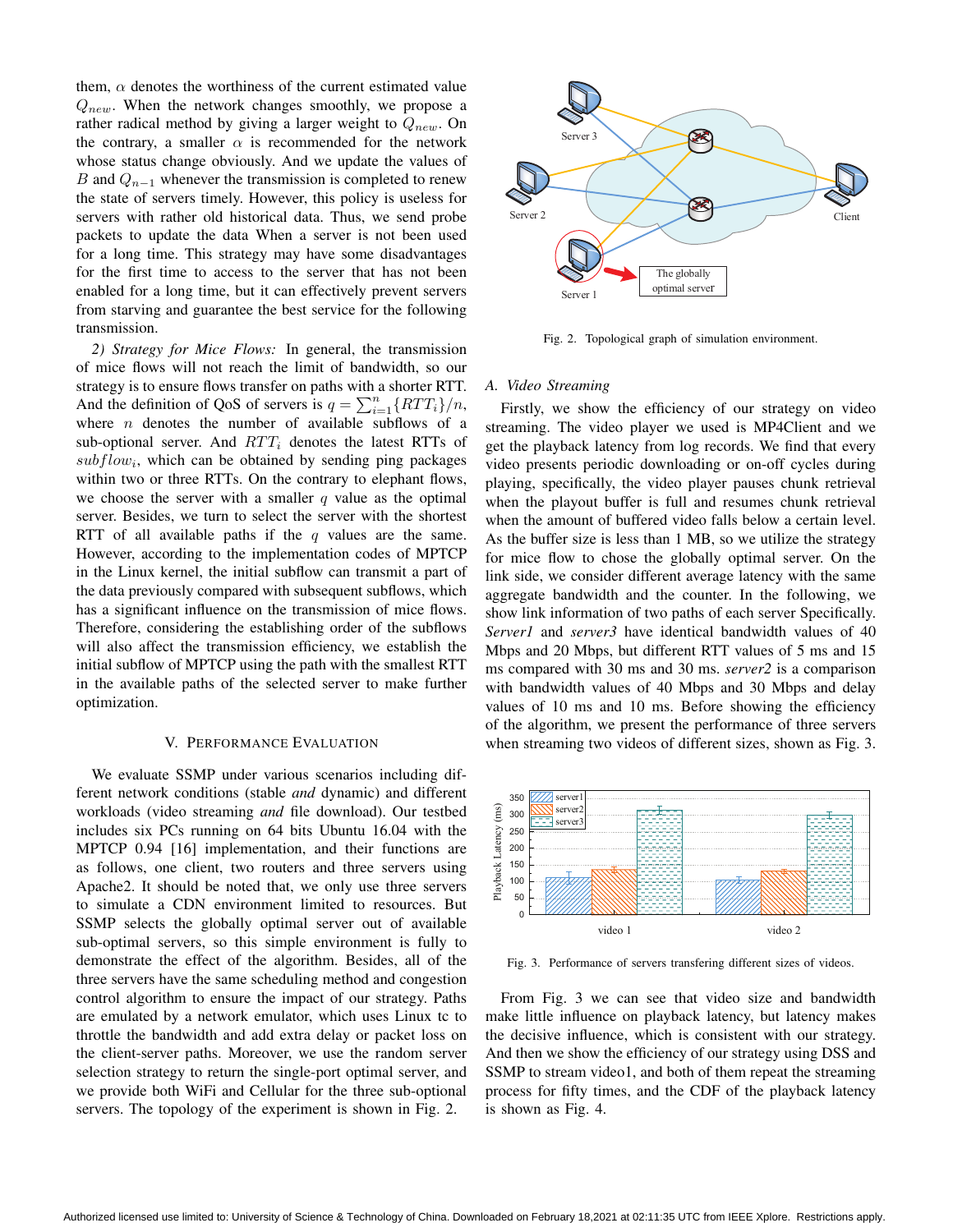

Fig. 4. Performance of SSMP in video streaming.

From Fig. 4, we can see, More than 80% of the playback latency of SSMP is less than 130ms, while that of DSS is only 50%. And 90% of the playback latency of SSMP is less than 150ms, while that of DSS is only 66%. The result reveals that our strategy makes full use of the most optimal server and provides better efficiency.

# *B. File Download*

In this part, we show our evaluation focuses on file download, and we present the efficiency of the algorithm by comparing the download time of the same files using different strategies. The baseline uses DSS and transmits data by MPTCP. The topology is the same as above. In order to ensure the accuracy of data, we download each file for ten times and report maximum, minimum and average value.

*1) Stable Environment:* We begin by investigating whether SSMP improves the performance of file delivery compared to DSS in a stable environment using emulation. We consider the impact of delay, bandwidth and packet loss of the paths.

Mice Flows: We first test the efficiency of the strategy for mice flows using the same link information as video streaming. The corresponding results are shown in Fig. 5. We



Fig. 5. Efficiency of strategy for mice flows.

can see that SSMP outperforms DSS in terms of download time. Specifically, under such circumstances, SSMP reduces download time by 38.46% for 1 KB and 10 KB, and reduces by 34.28% and 33.11% for 100 KB and 1000 KB respectively. It observes that the shortest RTT is decisive for flows less than 10 KB because MPTCP completes transmission before using the subsequence subflows. We can also draw that when servers have the same aggregate bandwidth and different latency, the file download rate is different, which further proves that

aggregate bandwidth has little effect on download time for mice flows. And SSMP brings more reduction in download time as the differences of average RTTs between servers become larger.

Elephant Flows: Compared with mice flows, we add loss rate into consideration. As for link states, we consider the effects of different aggregation bandwidth and the influence of packet loss. Specifically, *Server1* and *Server2* have identical RTT values of 10 ms and 20 ms, but different bandwidth values of 80 Mbps and 30 Mbps compared with 40 Mbps and 20 Mbps. *Server3* is a contrast whose bandwidth and delay values are as same as *Server2*. And in order to analyze the influence of packet loss, *Server3* suffers an extra 1% and 2% loss rate for each path compared with *Server1* and *Server2*. The relevant results are shown in below. From Fig. 6 we can



Fig. 6. Efficiency of strategy for elephant flows in stable network.

see that, under such circumstances, SSMP is superior to DSS in file transmission. SSMP reduces download time by about 65% for 100 MB and 300 MB, and reduces by 70% and 66% for 500 MB and 1000 MB respectively. Compare with Fig. 5, elephant flows have a better performance in reducing download time, but suffer a great gap in the max and min values. This is because *Server3* suffers packet loss, which leads to the decline of service quality. So it has a great gap compared with the first two servers, but DSS is unable to avoid the worst server causing great fluctuation. While proving the efficiency of the algorithm, we also verify that when the bandwidth is the main factor, delay and packet loss rate have little impact on the transmission rate. However, when delay and packet loss rate become the main factors, the aggregate bandwidth has little effect on the transmission rate. Our results further show that aggregate bandwidth plays a decisive role in the transmission rate of elephant flows only under certain conditions.

*2) Dynamic Network Situations:* We next show the efficiency of SSMP under changing network conditions. For *Server1*, we simulate the case that the available bandwidth reduces and the value of RTT increases suddenly due to overloading. We experiment based on the previous test and the states of *Server2* and *Server3* are unchanged. For each path of *Server1*, packet loss rate remains unchanged, while latency increases 10 ms. And the values of bandwidth reduce to 20 Mbps and 30 Mbps, which means that its QoS is worse than *Server2*. We take downloading 300 MB and 500 MB files as examples to show the impact of  $\alpha$  on transmission. From